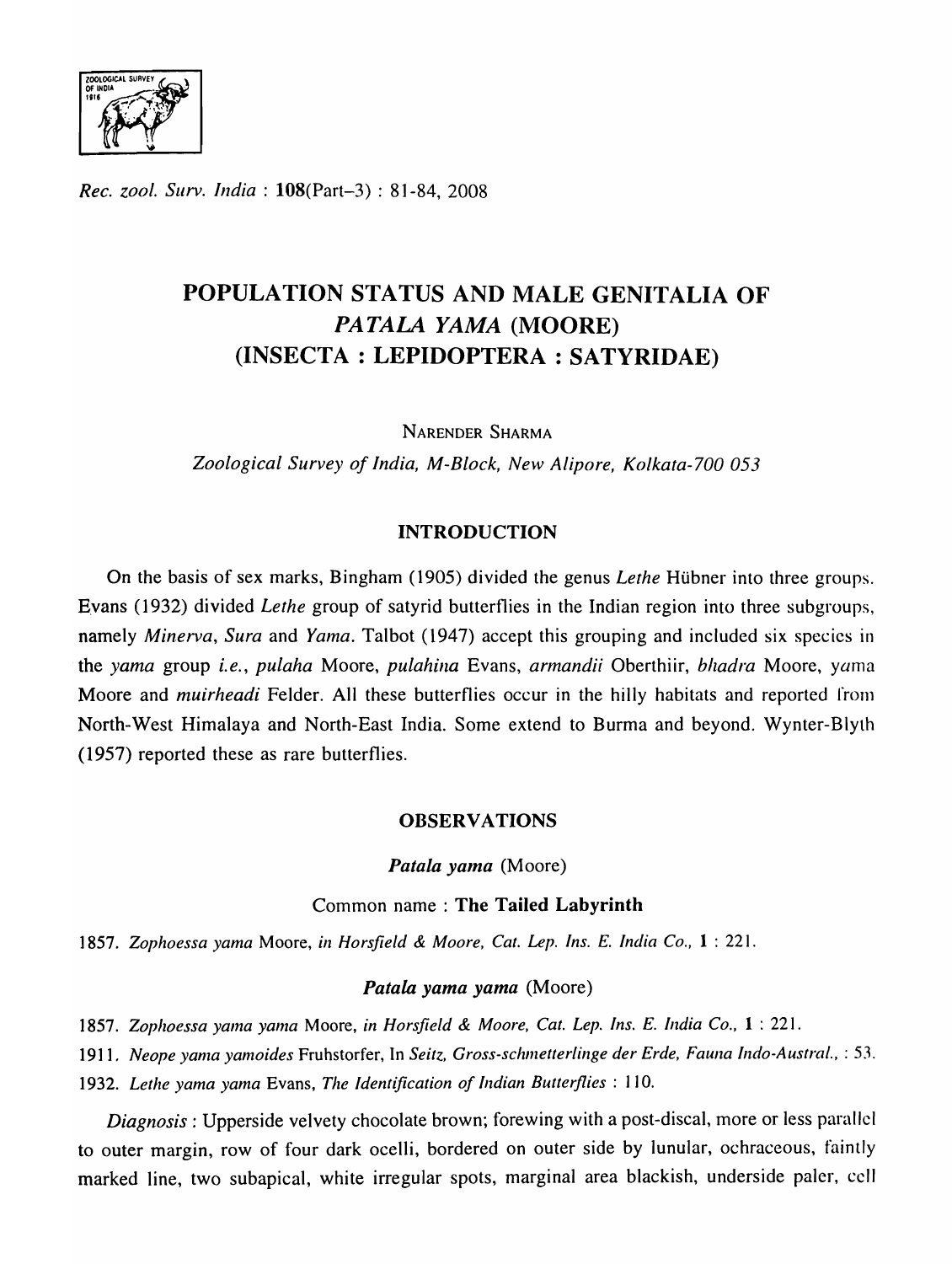with a greyish-white band at base and crossed by three greyish-white, irregular bars, subapical white spots as on upperside, post-discal row of four black ocelli with white pupil, yellow iris, lying in the post-discal, ochraceous band, marginal and submarginal black and paler lines; hindwing outer margin dentate, upperside with a post-discal, slightly arched series of six black ocelli, obscurely ringed with brown, submarginal area blackish, underside with proximal area variegated by medially ochraceous bands bordered on both sides by paler lines, post discal row of seven black ocelli with white pupil, with inner ochraceous and outer black iris, the ocellus near the anal angle double, marginal and submarginal black and brown lines.

*Male genitalia* (Figs. 1-4) : Uncus longer than tegumen, almost straight, distal end narrower, proximal half broader; brachia long, slender, dorsally curved, strongly sclerotized; tegumen globular, narrow ventrally; appendices angulares somewhat hook-like, thin, well sclerotized; vinculum longer than tegumen, curved inwardly in the middle, strap-like; saccus moderately long, upwardly lifted; valva sword-like, proximal one-third broader, distal two-third narrow, produced distally into a curved, strongly sclerotized long spine; aedeagus broad, short, slightly curved at middle, subzone smaller than suprazone, coecum conical, ductus ejaculatorius entering dorsad.

*Wing expanse*: Half; Male: 32.0 mm.

*Material examined:* Uttarakhand : 2 d', 27. vi.1994, Bhimtal, Nainital.

*Distribution:* According to D'Abrera (1985), the present range of *yama yama* is North-West India to Assam and Burma. Talbot (1947) given the distribution from Kullu to Nepal, Sikkim to Assam, Upper Burma (Chin Hills) to the Dawna Range.

Earlier it has been collected sporadically. Marshall & de Niceville (1883) reported it from Khasi hills and Sikkim. Mackinnon & de Niceville (1897) have studied its biology in Mussoorie (Uttarakhand). Hannyngton (1910) recorded the species from Nainital and Binsar at 7000 feet in May and June. Tytler (1911) reported the species from the Naga Hills. Peile (1937) reported the species from Mussoorie. Parsons & Cantille (1948) collected it from Shillong, Mawphlang and Laitlyngkot in the Khasi Hills.

The present author, on 27<sup>th</sup> June, 1994, collected it from Bhimtal, about 13 kms from Nainital in the Kumaon Himalaya.

*Remarks:* Moore (1857) reported *yama* under the genus *Zophoessa* Doubleday but subsequently proposed the generic name *Patala* on the type-species *Zophoessa yama* Moore (Moore, 1892). Somehow or the other, Moore in the same year reported a seasonal form of this species under a different name i.e., yamoides under *Patala* Moore which was subsequently synonymised by Bingham (1905) and Talbot (1947).

Further the scanning of the relevant literature reveals that the species, under reference, has been described under many generic names such as *Zophoessa* Doubleday (Marshall & de Niceville, *1883), Patala* Moore (Watson, 1897), *Lethe* (Bingham, 1905; Evans, 1932; Talbot, 1947; Wynter-Blyth, 1957; Mani, 1986) and *Blanaida* Kirby (de Lesse, 1956) by respective workers. In view of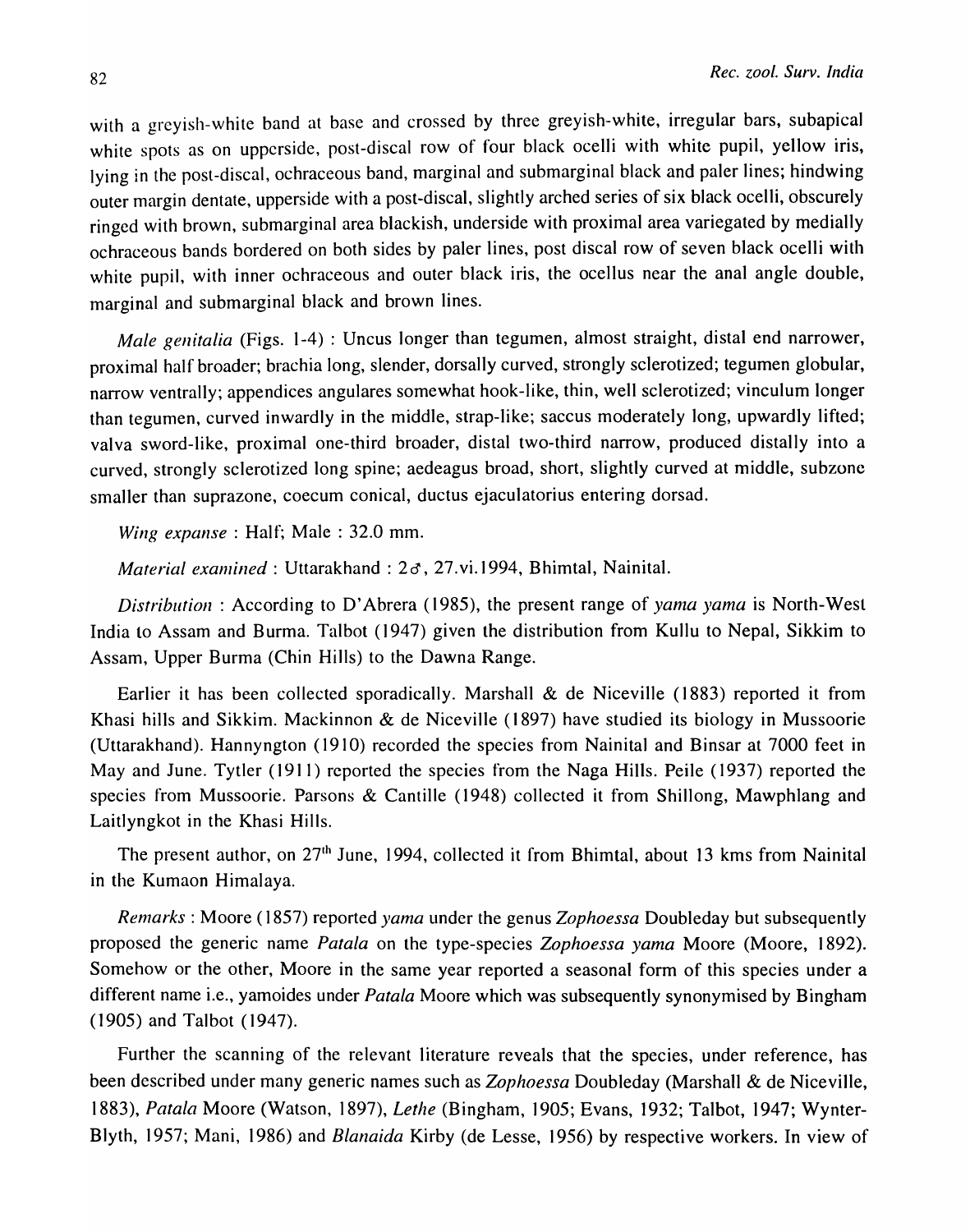

Figs. 1-4. : *Patala yama yama* (Moore) : 1. Male genitalia (latera] view), 2. Valva (inner view), 3. Aedcagus (dorsal view), 4. Aedeagus (Lateral view).

*Abbreviations used in figures are* : AED : Aedeagus, APX.ANG : Appendix angularis, BR : Brachium. CO : Costa, DU.EJ. : Ductus ejaculatorius, SA : Saccus, SBZ : Subzonal portion of aedeagus, SL : Sacculus, SPZ : Suprazonal portion of aedeagus, TEG : Tegumen, Un : Uncus, VIN : Vinculum, VLV : Valva.

the invalidity of the generic name *Blanaida* (Hemming, 1967), Smart (1985) has recognized the validity of the genus *Patala* Moore which was earlier synonymised under *Blanaida* by de Lessc (1956). Accordingly, Varshney (1989, 1994) listed the species under *Patala* Moore and the same arrangement is also currently followed. During the course of present studies, two males of this rare species have been examined and the male genitalia studied in detail. The aedeagus of this type-species has already been figured by de Lesse (1956). Talbot (1947) while giving the wingvenation of this type-species has not drawn the vein h in the hindwing and the needful is, accordingly done here.

It may also be added that the revival of the genus by Smart (1985) is supported by the fact that the male genitalia of the type-species *yama* Moore and *europa* Fabricius of the genera *Patala* Moore and *Lethe* Hübner respectively differ from each other drastically in respect of structures such as the aedeagus, tegumen, uncus and the valvae. This could not be ascertained on the basis of female genitalia which are wanting in both the sexes. In view of the study of the male genitalia, the diagnosis of *Patata* is updated,

The species is represented as *Patala yama yama* (Moore) in the North-West India whose range extends to Assam to Burma (Varshney, 1989, 1994).